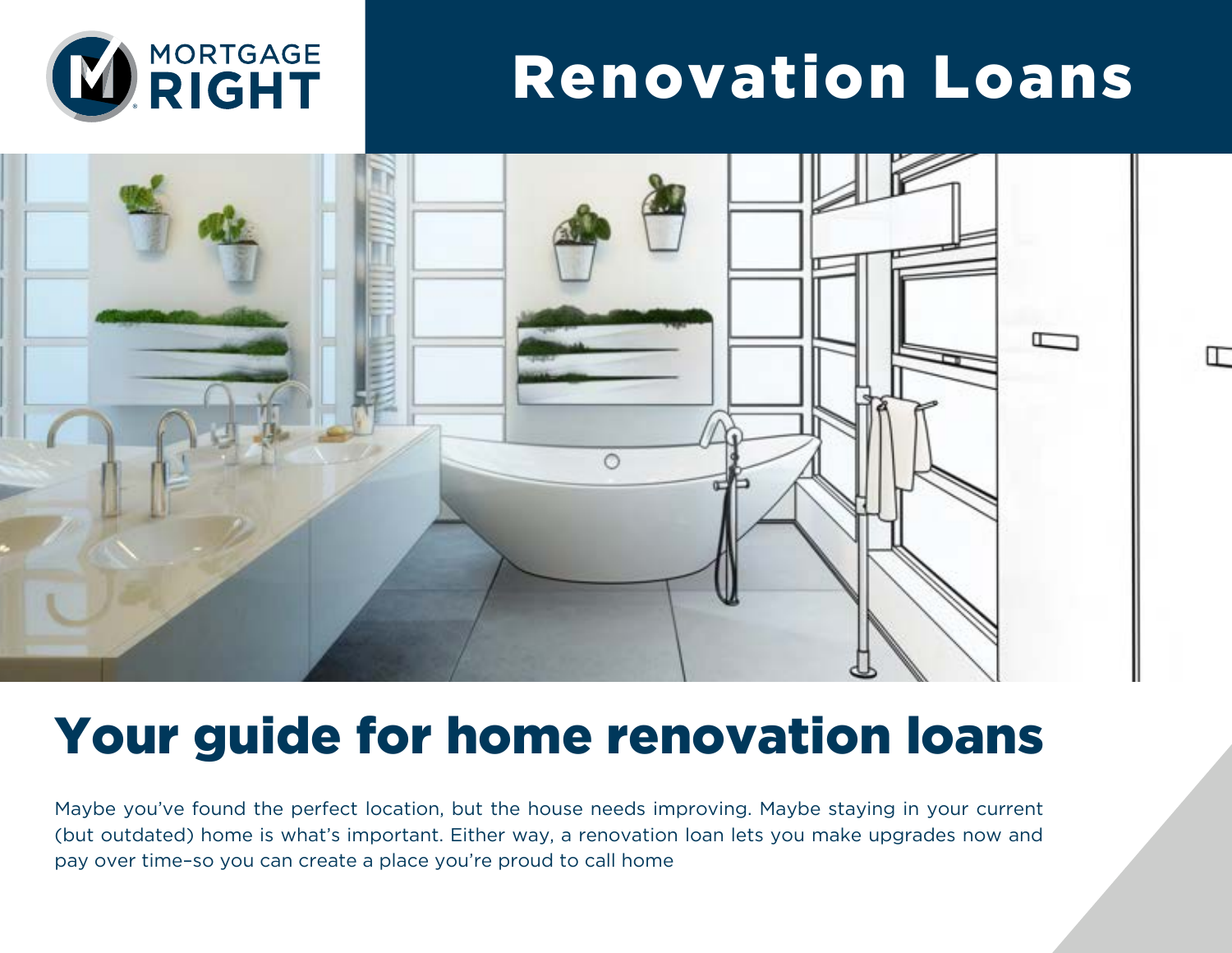## The Perks



#### Just one loan

You're able to buy or refinance a home and make improvements with just one loan and one monthly mortgage payment.



### Make updates to suit your style

You can make the home your own and upgrade it to fit your personal taste.



### Location, location, location

Buy a property in a neighborhood you love, or stay where you are, and make it your dream home.



### You'll likely benefit at tax time\*

Take advantage of more taxdeductible interest since the remodeling costs are all in your first mortgage.



You're able to borrow more money because the loan amount is based on an appraiser's estimate of what the property will be worth once the improvements are finished.



#### Borrow more Spread out the costs

Pay for the cost of renovations over the life of your loan instead of all right now.

#### \* Please see a tax advisor for more information.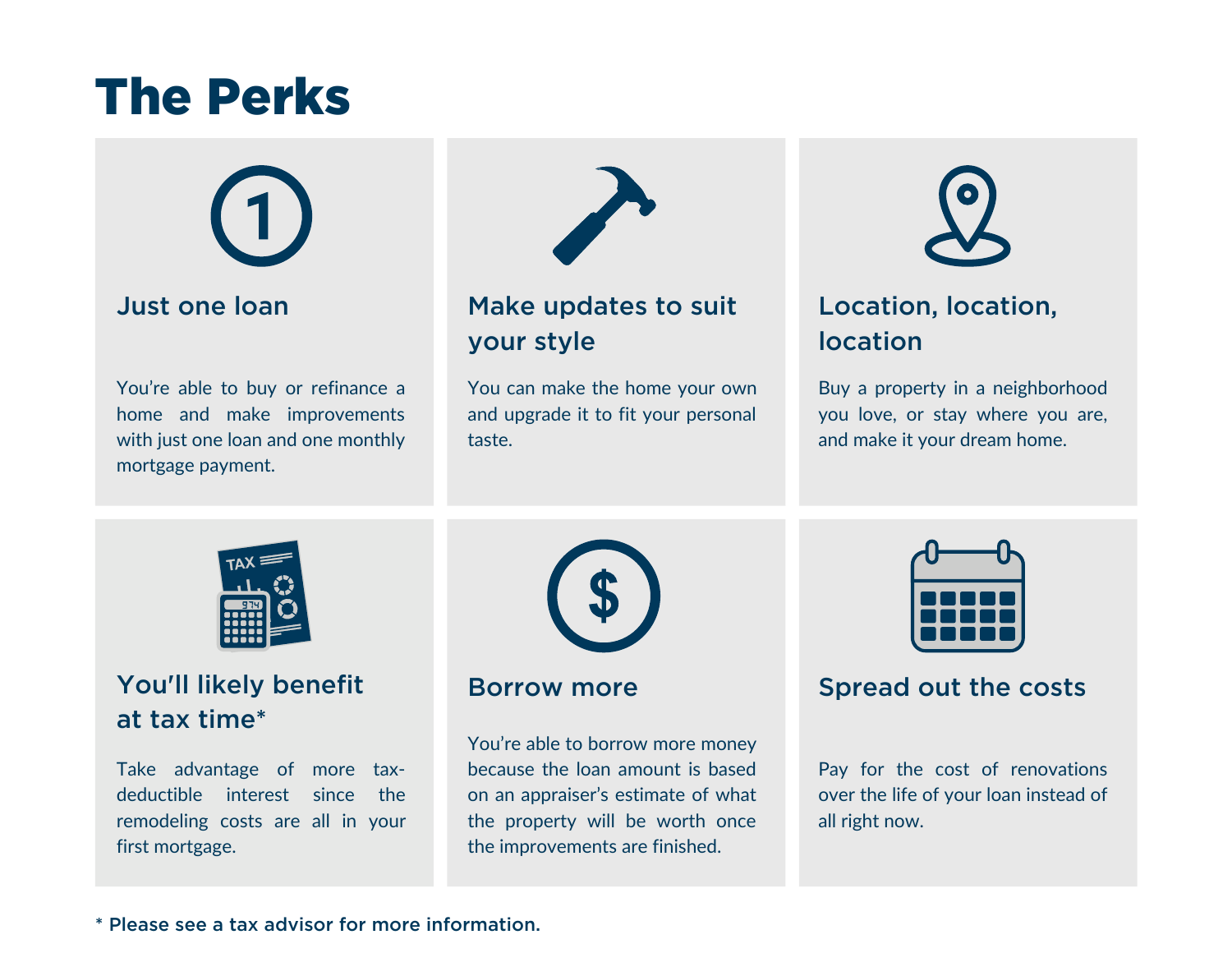# The Basics

A renovation loan allows you to buy or refinance a home in almost any condition, make improvements and pay for them over time.



## What kinds of renovations can be made?

The sky's the limit on what types of improvements you can make, depending on the financing you choose.

## Examples:

- Remodel kitchens and bathrooms
- Upgrade electrical, plumbing, heating & air conditioning
- Build second stories and room additions
- Create an accessible entry and make improvements to livability
- Repair cracked slabs or make structural improvements
- Install new flooring, windows, doors, cabinets, and appliances
- Install swimming pools, outdoor entertainment areas, and landscaping
- Rebuild an entire house on an existing foundation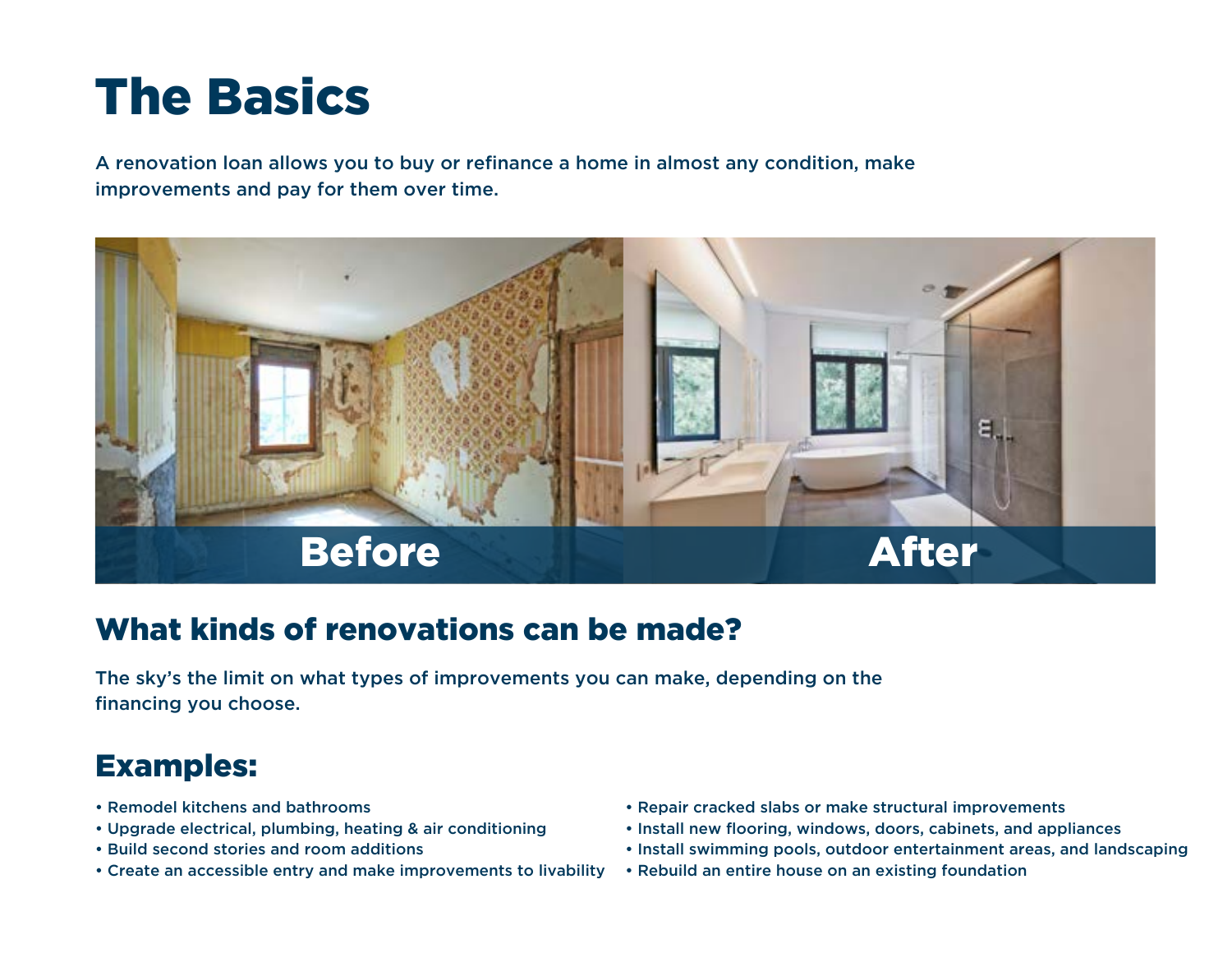# The Options

What loan programs are available? We offer both purchase and refinance renovation options with just one loan and one monthly mortgage payment.

| <b>Conventional Renovation</b>                    | FHA 203(k) Standard                              | FHA 203(k) Limited                           |
|---------------------------------------------------|--------------------------------------------------|----------------------------------------------|
| This loan offers the most flexibility in terms of | The government renovation loan, or FHA           | The FHA 203(k) Limited is a good program if  |
| which renovations are possible. With the          | 203(k), is a good option if you're planning on a | you only want to make minor repairs or       |
| FNMA HomeStyle Renovation Ioan, you can           | larger or complex project and you need the       | cosmetic improvements like new flooring or   |
| make nearly any upgrade including luxury          | flexibility of a low down payment.               | appliance upgrades. It's designed to finance |

#### Refinance with a renovation loan

swimming pools.

improvements like home theatres or

You provide us with a cost breakdown for the renovation and we appraise the home as if the renovation work has already been completed, giving us the after-renovated value.

projects that can be completed quickly and

easily.

- A refinance renovation loan uses the after-renovated value to allow you to tap into future equity now.
- We provide you with one new loan that includes the renovation funds for your project.

#### Renovation loan program comparison chart

|                                                     | <b>Conventional</b>                                                                                           | FHA 203(k) Standard                                                                                   | FHA 203(k) Limited                                                                                                                                                                               |
|-----------------------------------------------------|---------------------------------------------------------------------------------------------------------------|-------------------------------------------------------------------------------------------------------|--------------------------------------------------------------------------------------------------------------------------------------------------------------------------------------------------|
| <b>Types of</b><br><i>improvements</i>              | Health and safety<br>Livability<br>Structural repairs<br>Luxury items                                         | • Health and safety<br>Livability<br><b>Structural repairs</b><br>Luxury items                        | Health and safety<br>٠<br>Livability<br>$\bullet$                                                                                                                                                |
| Min. down payment                                   | • As low as $3\%$                                                                                             | • As low as $3.5%$                                                                                    | • As low as $3.5%$                                                                                                                                                                               |
| <b>Transaction types</b>                            | Purchase<br>$\bullet$<br>Rate/term refinance                                                                  | • Purchase<br>• Rate/term refinance                                                                   | Purchase<br>$\bullet$<br>Rate/term refinance                                                                                                                                                     |
| <b>Financing payments</b>                           | Finance up to six months of mortgage<br>payments                                                              | Finance up to six months of mortgage<br>payments                                                      | Finance up to six months of mortgage<br>payments                                                                                                                                                 |
| <b>Occupancy types</b>                              | Owner-occupied<br>Second homes<br>Investment properties                                                       | Owner-occupied                                                                                        | Owner-occupied<br>٠                                                                                                                                                                              |
| <b>Consultant</b><br>requirements                   | Consultant required when repairs are<br>structural or exceed \$35,000                                         | • HUD consultant required                                                                             | HUD not consultant required<br>$\bullet$                                                                                                                                                         |
| <b>Renovation funds</b><br>disbursement<br>schedule | Funds are disbursed in draws after a<br>$\bullet$<br>third-party inspector approves each<br>phase of the work | • Funds are disbursed in draws after an<br>HUD-approved consultant approves<br>each phase of the work | Up to 50% of funds may be disbursed<br>$\bullet$<br>upfront for materials if requested<br>Remainder of funds are disbursed when the<br>work is complete and has been inspected, if<br>applicable |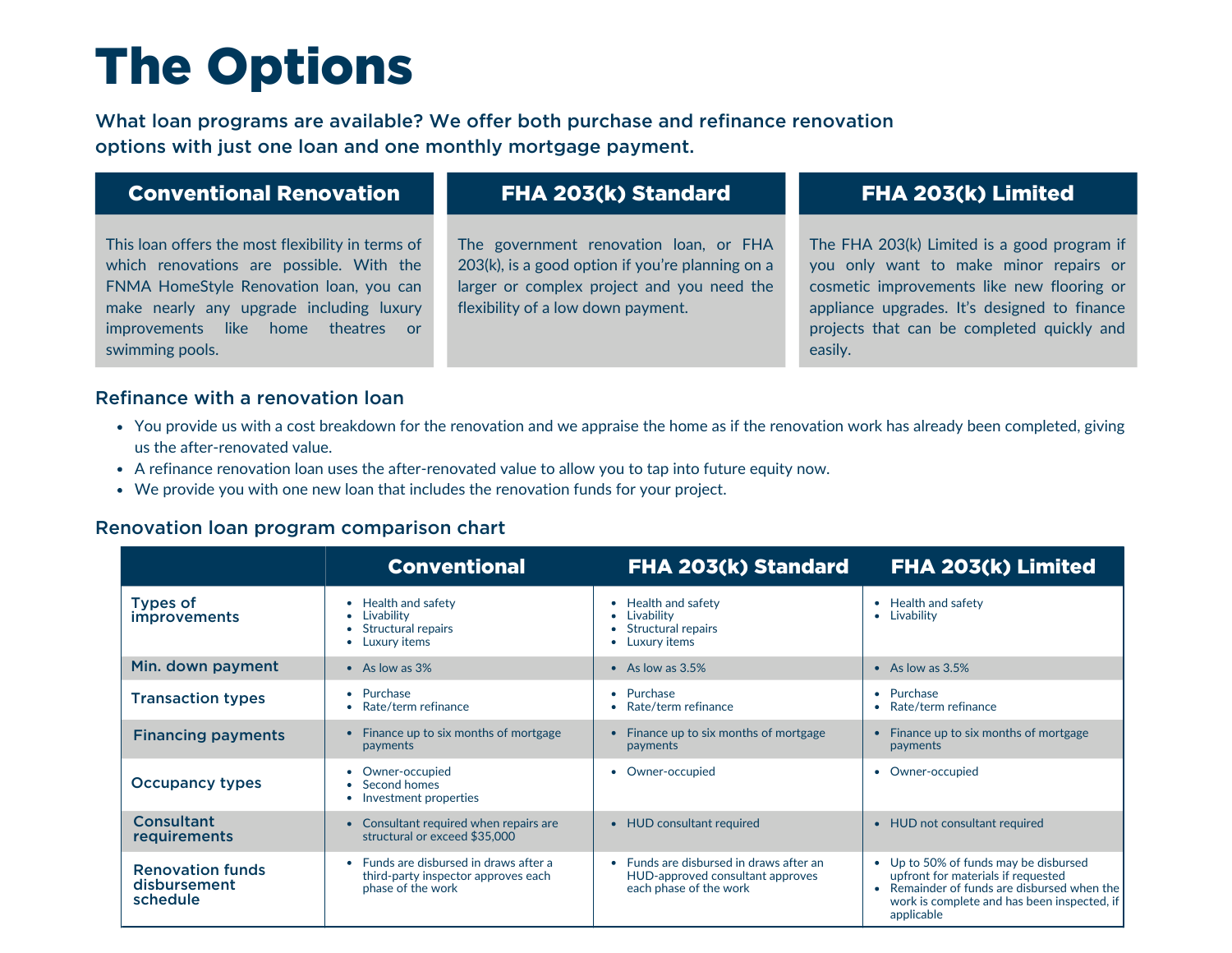## Accessory Dwelling Unit (ADU)

An accessory dwelling unit (ADU) is a smaller, independent residential dwelling unit located on the same lot as a stand-alone (detached) single-family home. ADUs go by many different names throughout the U.S., including accessory apartments, secondary suites, in-law suites, and granny flats. ADUs can be converted portions of existing homes (internal ADUs), additions to new or existing homes (attached ADUs), or new stand-alone accessory structures or converted portions of existing stand-alone accessory structures (detached ADUs).

Internal, attached, and detached ADUs all have the potential to increase housing affordability (both for homeowners and tenants), create a wider range of housing options within the community, enable seniors to stay near family as they age, and facilitate better use of the existing housing fabric in established neighborhoods. Consequently, many cities and counties have signaled support for ADUs in their plans and adopted zoning regulations that permit ADUs in low-density residential areas.

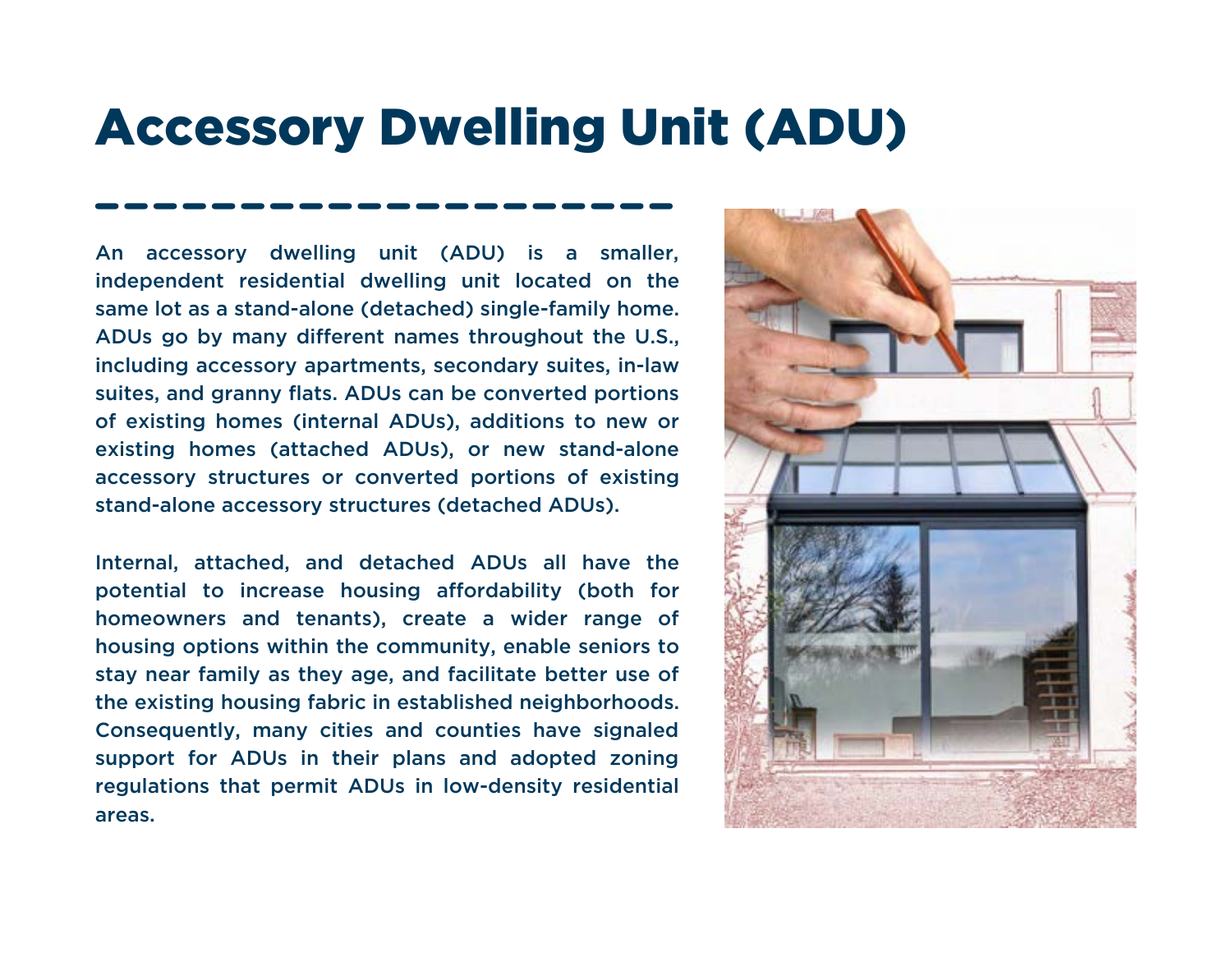# The Basics

Can I get a renovation loan if I already own a home? Yes, current homeowners can refinance and include renovation costs into their new loan.

## Repair Guidelines

- Work must begin within 30 days of closing, cannot stop for more than 30 consecutive calendar days, and must be completed within six to nine months depending on the product.
- Regular updates on the progress of the work are required every 30 days

#### Property Guidelines

- Most owner-occupied properties are eligible, depending on the loan program:
	- » 1–4 unit properties, in some cases, mixed-use
	- » Second homes
	- » Investment properties
	- » Condos
- Newly constructed additions must be attached to an existing dwelling Accessory Dwelling Unit (ADU), additions and conversions allowed
- The number of units on the site must comply with the local zoning requirements

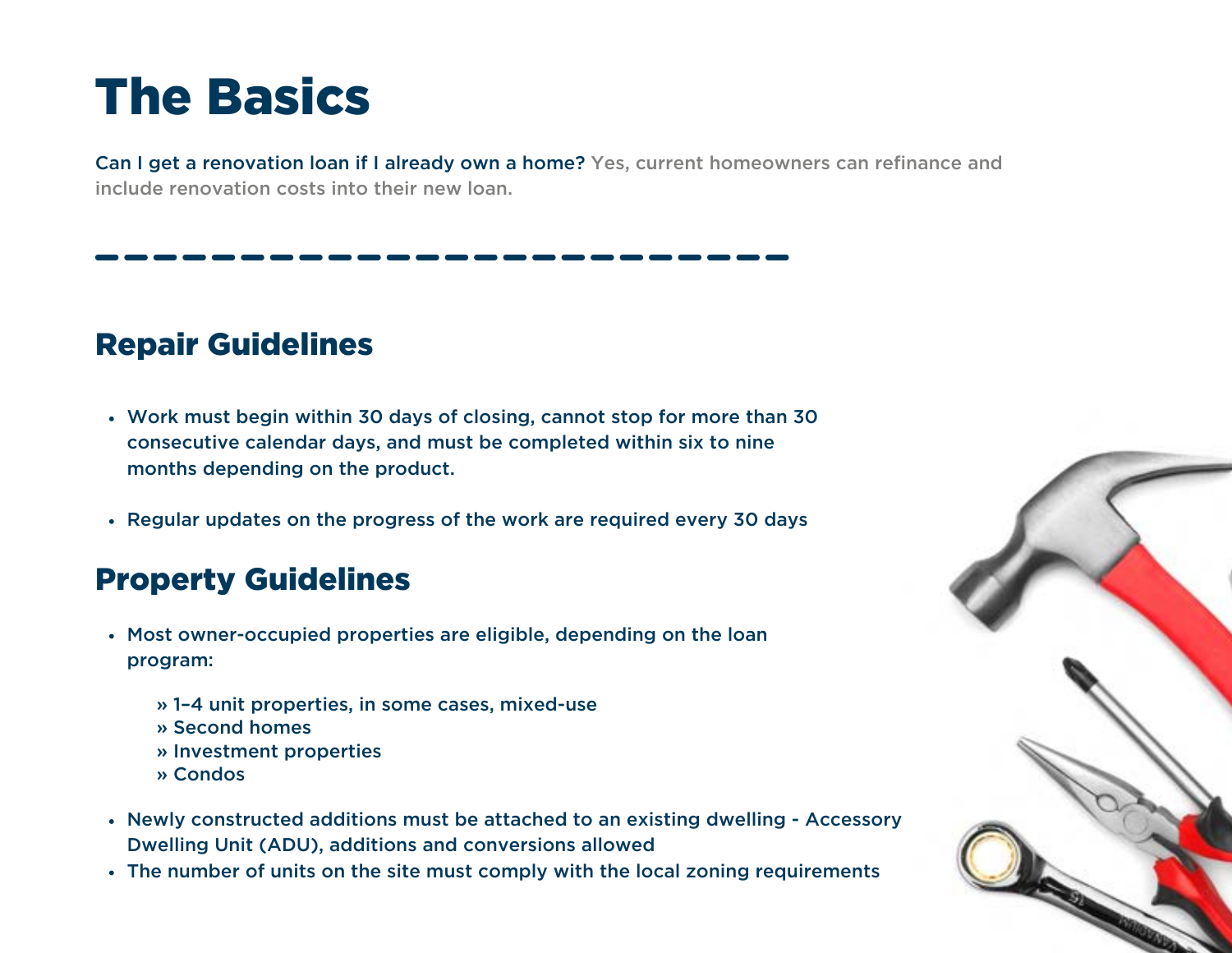# The Process



## Getting started

Our experienced loan officer will help you:

- 1. Get pre-approved so you know how much you can spend and can make an offer if you find the right home
- 2. Understand your renovation loan options and apply for financing
- 3. Start your search for a licensed general contractor
- 4. Find an FHA 203(k) Consultant



## Pre-approval & planning

| At your initial consultation you provide:                            | Your loan officer provides:                                |
|----------------------------------------------------------------------|------------------------------------------------------------|
| 1. Information about your income, assets, liabilities, and any       | 1. Information on the loan options that fit your needs and |
| owned real estate                                                    | financial situation                                        |
| 2. Written consent(s) for us to pull a copy of your credit report(s) | 2. A pre-approval letter so you can start house hunting    |



### Preparing your loan for review

Once you've chosen a property, your renovation loan specialist will help:

1. Ensure you have selected a licensed general contractor

2. Finalize the cost breakdown for your desired renovations



#### Loan processing

1. Your renovation loan specialist orders an appraisal of what the property value will be once the improvements are made

- 2. General contractor approval process is completed
- 3. The loan processing team reviews your file and submits your application to the underwriter
- 4. The underwriter reviews your loan application and issues the credit decision



#### Closing your loan

Once the credit and property have been approved, your loan will move to closing.

1. Ask your renovation loan specialist for clarification on anything you don't fully understand 2. Attend your closing meeting and get the key!



## Getting the funds to do the work

1. Obtain all building permits 2. After your loan closes, the balance of your loan will be held in a Construction Holdback Account 2. You will be assigned a Construction Loan Administrator (CLA) 3. The CLA makes "draw requests" to obtain funds to pay for the work as improvements are made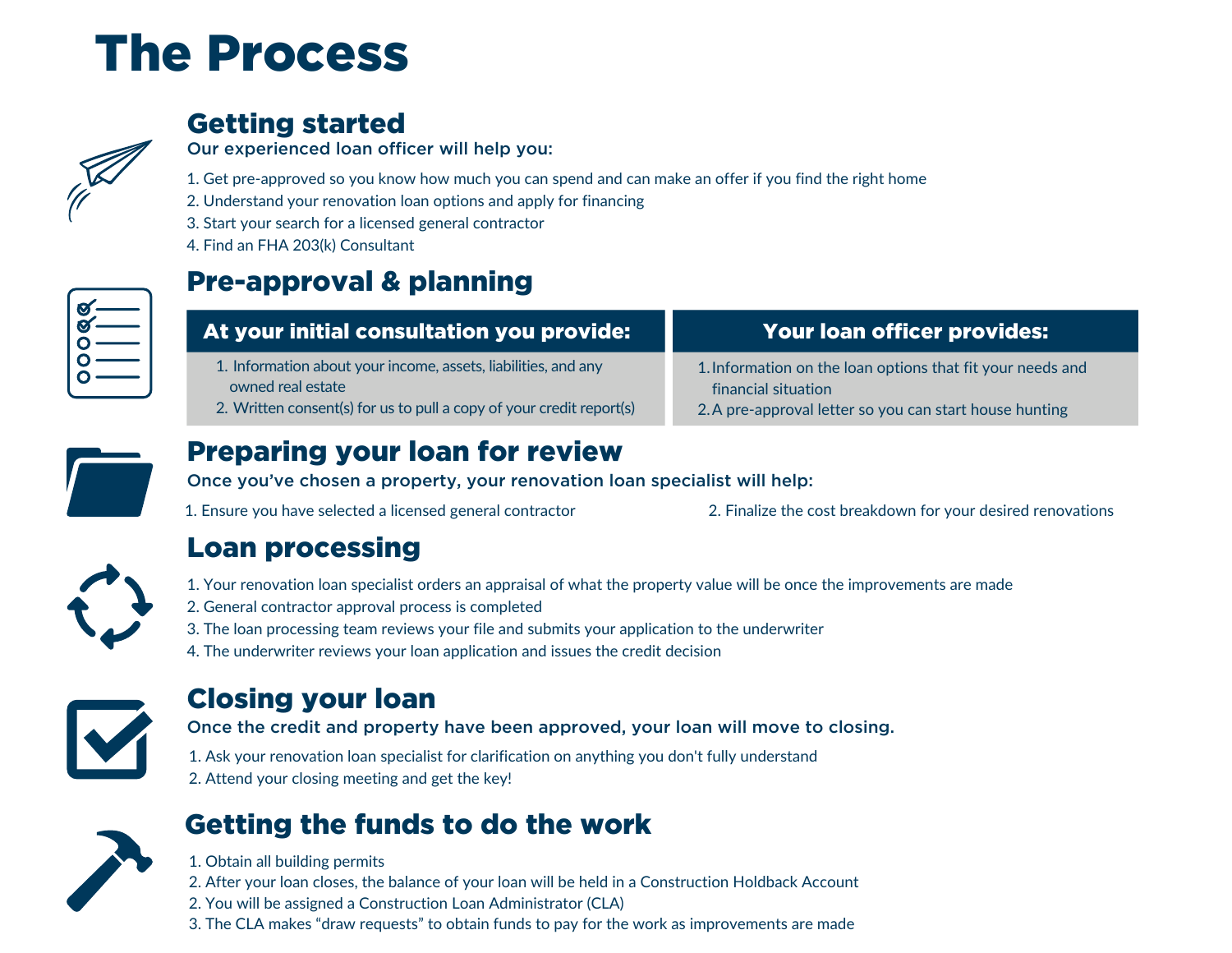## The Decision



## Ready to get started?

We know there's a lot to consider when buying or refinancing a home. Adding renovations to the mix can seem complicated, but we handle the details so you don't have to.

Our experienced team of renovation loan specialists will help you make a decision that best fits your life. We'll be here every step of the way.

## [Reach Out Today.](https://irvine.mortgageright.com/renovation-loans/)